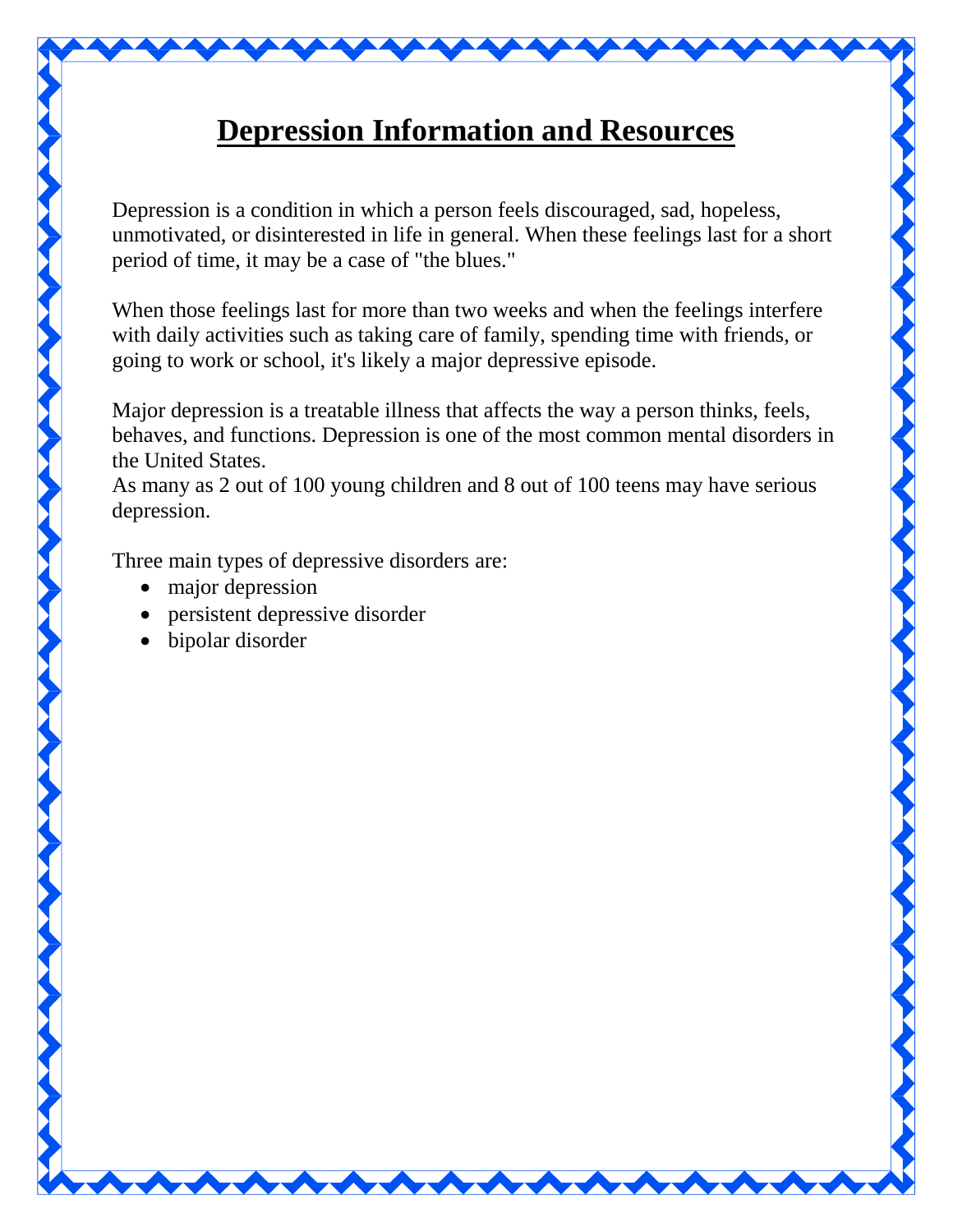

## **Children's Service Society of Wisconsin (Children's Hospital of Wisconsin Community Services) (CSSW)**

*Address:* 1716 Fordem Ave. Madison, WI 53704 *Phone:* 608-221-3511 *Program:* Services Provided – for **Depression**

- Diagnostic Evaluations
- Medication Management (prescriber services)
- Individual and/or Family Psychoeducation
- Psychotherapy Ages Served: Prenatal 21

*Location:* In office

*Limitations:* None identified

*Description:* Children's Service Society Child and Family Counseling is an outpatient provider offering psychotherapy services to children ages 0-18 and parents who are impacted by mental health concerns. CSSW Madison provides medication management services to clients who receive individual and family therapy services at the clinic. CSSW Madison currently has three psychotherapists on staff and a psychiatrist who contracts to provide medication management services on site twice per month. There is at times a short wait list for psychotherapy and medication management services. All of our therapists have extensive experience working with **Depression** in children and adolescents.

*Website:* [www.chw.org](http://www.chw.org/)